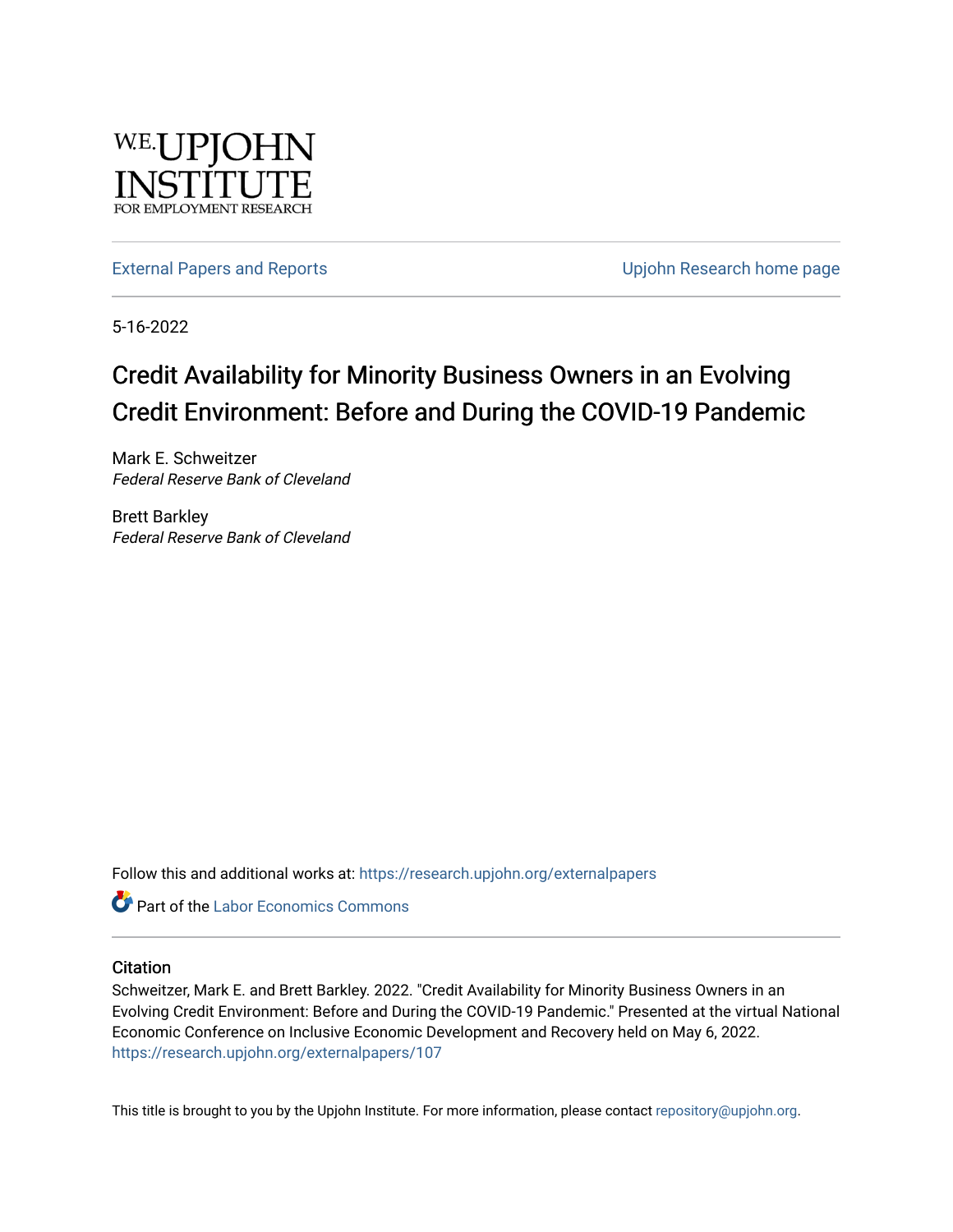**Credit Availability for Minority Business Owners in an Evolving Credit Environment: Before and During the COVID-19 Pandemic**

> Mark Schweitzer and Brett Barkley

Federal Reserve Bank of Cleveland

May 6, 2022 – Inclusive Economic Development & Recovery Conference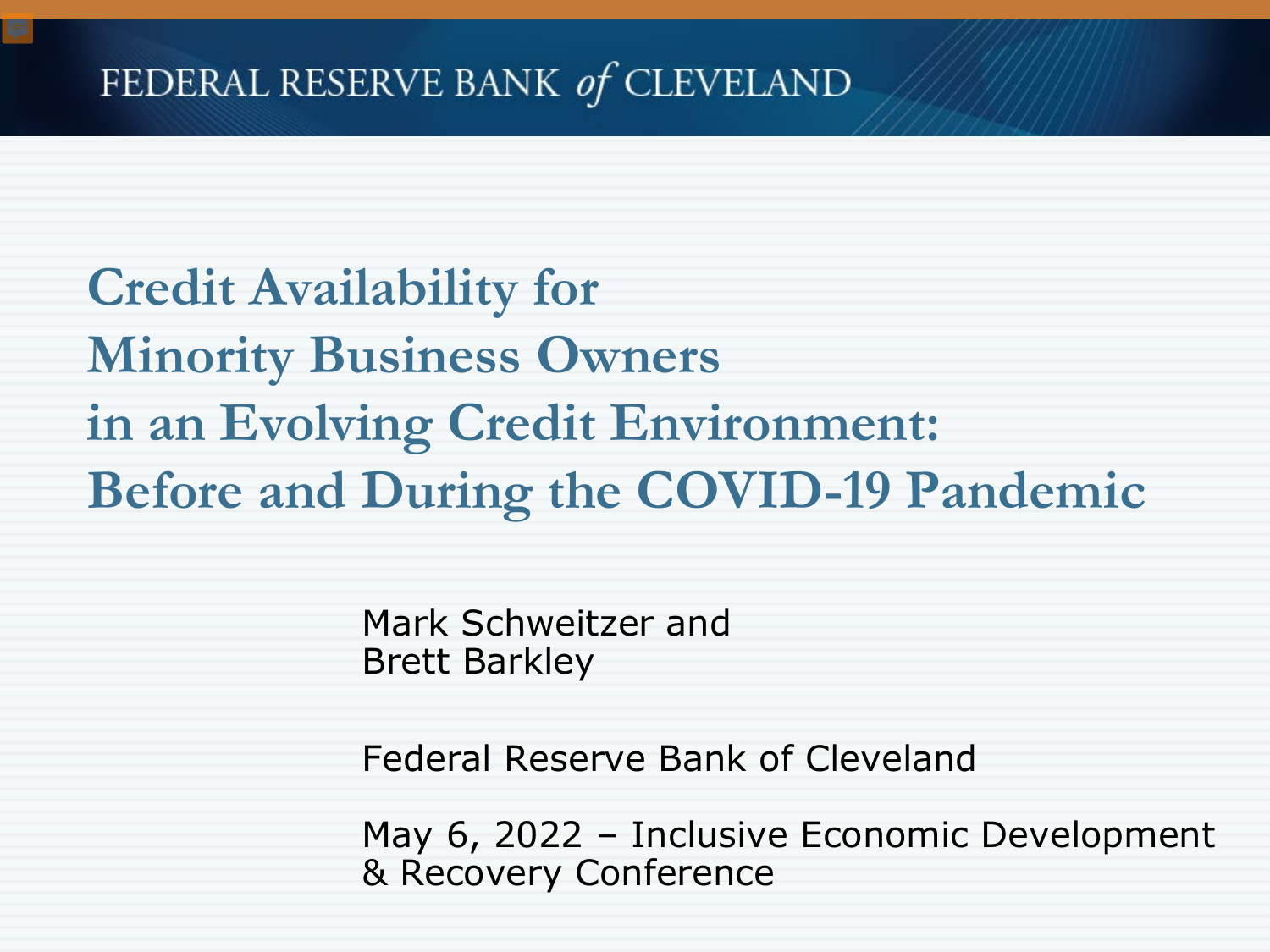

• The views they express here are theirs and not necessarily those of the Federal Reserve Bank of Cleveland, the Board of Governors of the Federal Reserve System, or Federal Reserve Board staff.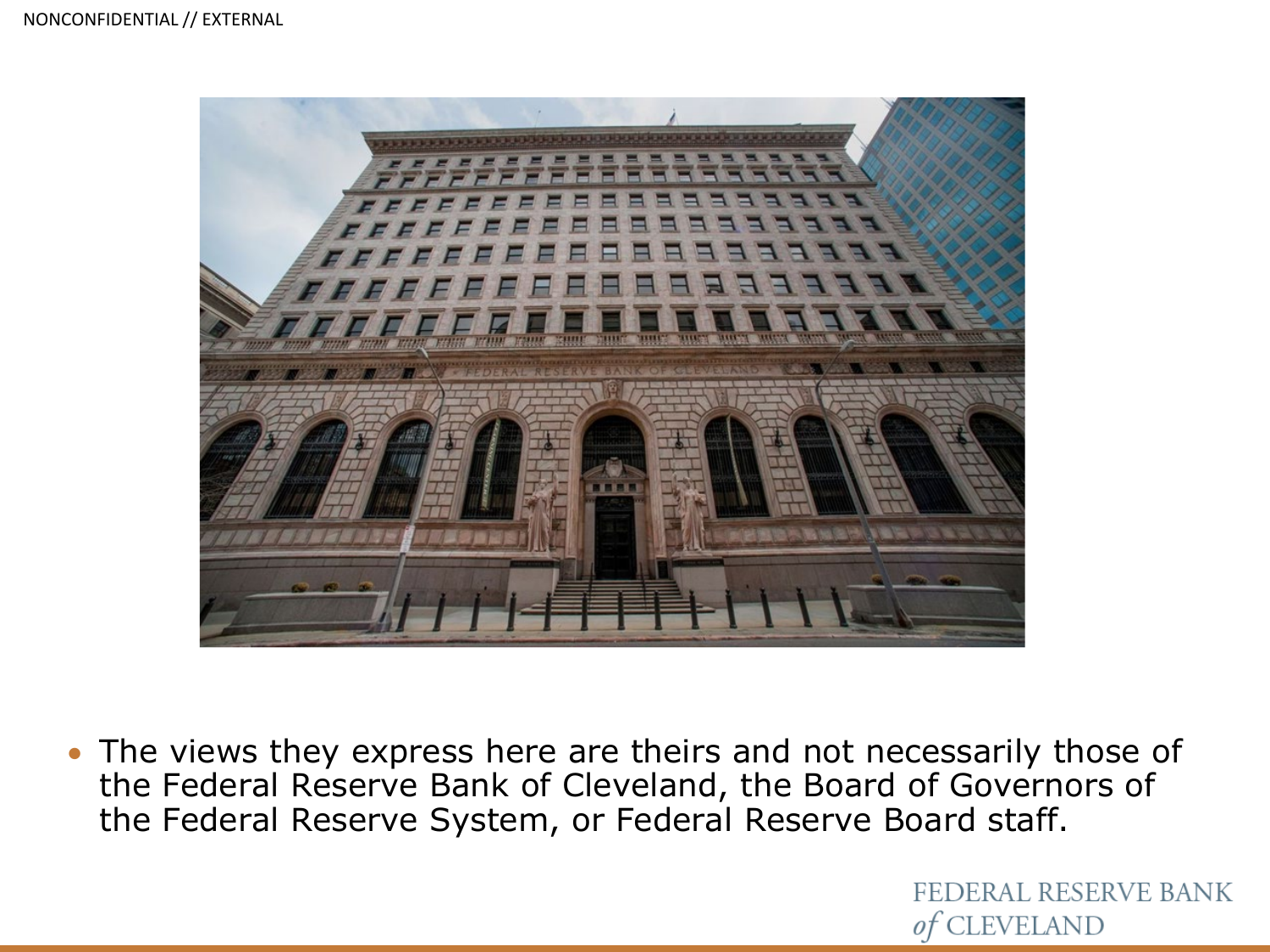# **Important questions in an evolving credit environment**

- Do racial disparities in access to small business financing persist?
	- Cavalluzzo and Cavalluzzo (1998)- 1988-89 National Survey of Small Business Finances
	- Blanchflower, Levine, and Zimmerman (2003) 1998 & 2003 Surveys of Small Business Finances (SSBF)
	- Bostic and Lampani (1999) consider neighborhood effects too with SSBF
	- Bates and Robb (2015) use the Kaufman Firm Survey business start in 2014 and are operating from 2008-11
	- Fed Small Business Credit Survey reports and Robb, de Zeeuw, and Barkley (2018)
- The growth of fintech lenders has widened access to credit.
	- Jagtiani and Lemieux (2017) and Barkley and Schweitzer (2021) show fintech widening credit access for US small businesses
- Did the PPP lending program provide equitable access to its loans?
	- Fairlie and Fossen (2021&2022) reach improved in the second round of PPP
	- Howell, Kuchler, Snitkof, Stroebel and Wang (2021) show fintechs reach more minorityowned firms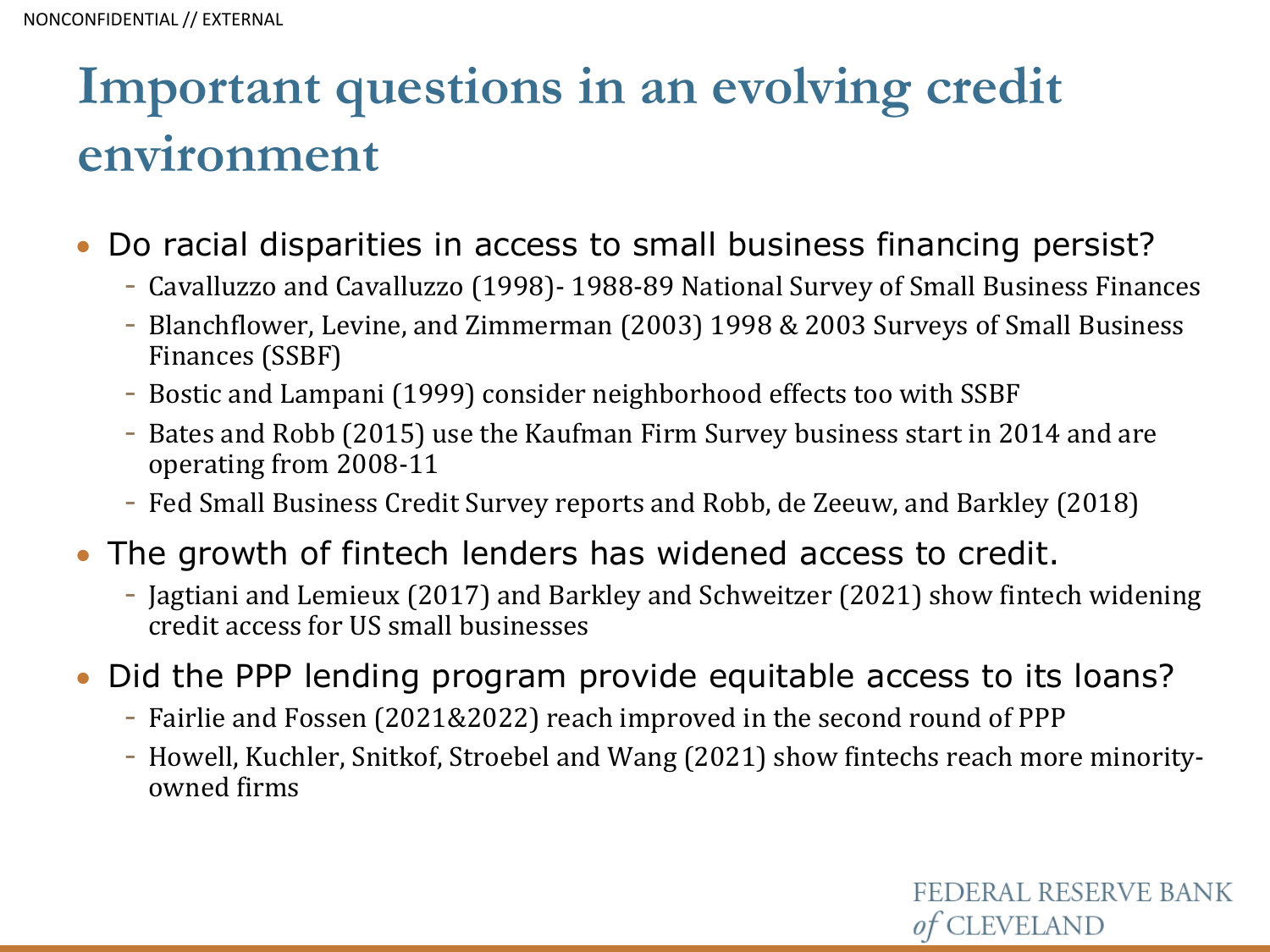#### **Federal Reserve Small Business Credit Survey**

- Following the financial crisis, small business reported unprecedented and persistent credit restrictions
- Federal Reserve outreach and early versions of the SBCS confirmed and clarified small business credit problems and evolving credit access options
- The Board of Governors halted the Annual Survey of Small Business Finances in 2003

FEDERAL RESERVE BANK

*of* CLEVELAND

• Federal Reserve partners with over 100 organizations to survey their members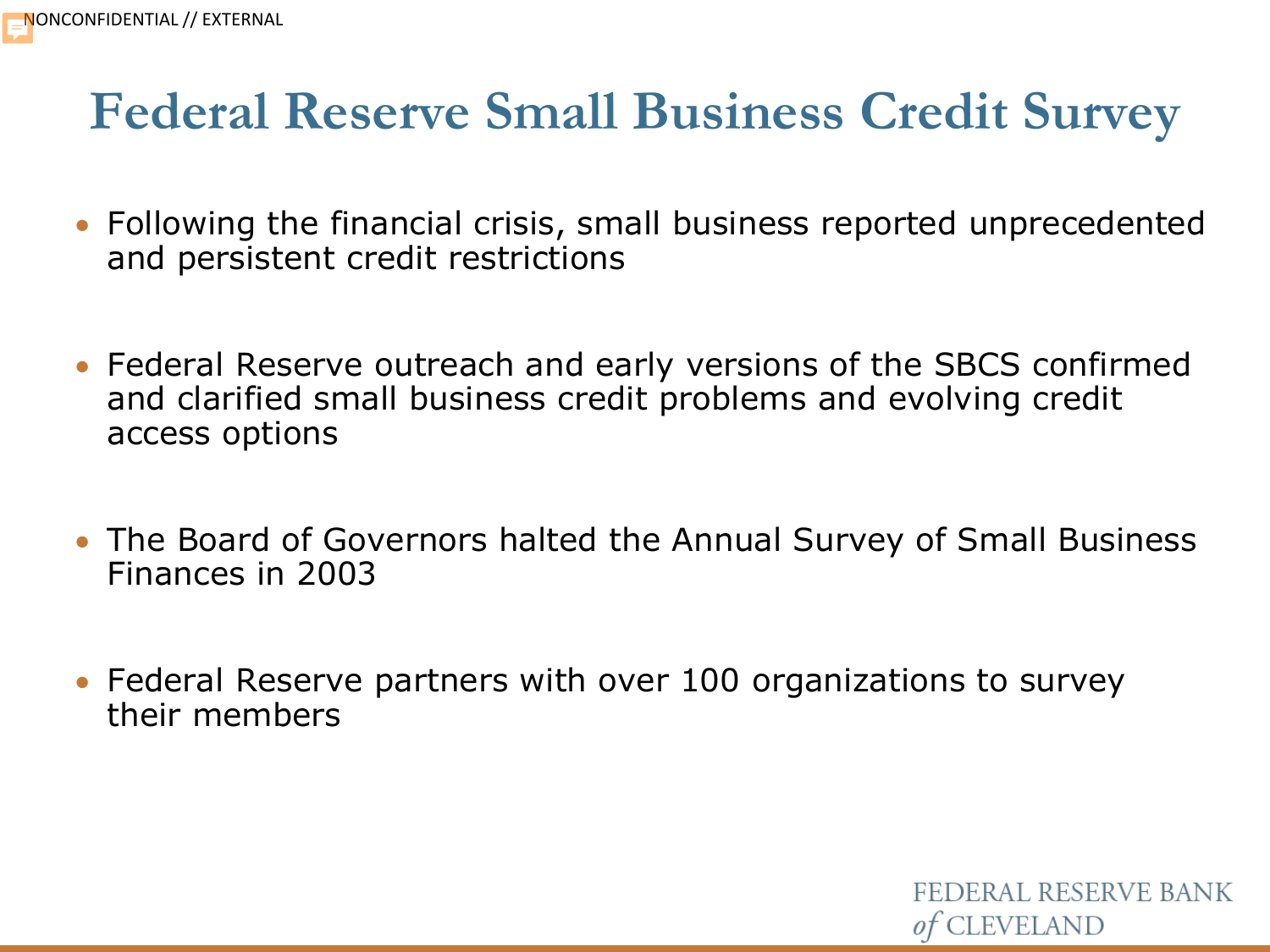# **The Structure of the Small Business Credit Survey**

- We use the 2016 to 2020 surveys which have good national coverage and very similar questions
- Credit application responses were collected for the following number employer firms:
	- 2020: 9,407 employer firms
	- 2019: 5,154
	- 2018: 6,614
	- 2017: 8,169
	- 2016: 10,303.
- Survey responses are weighted to match to Census information on firm age, employee size, and industry.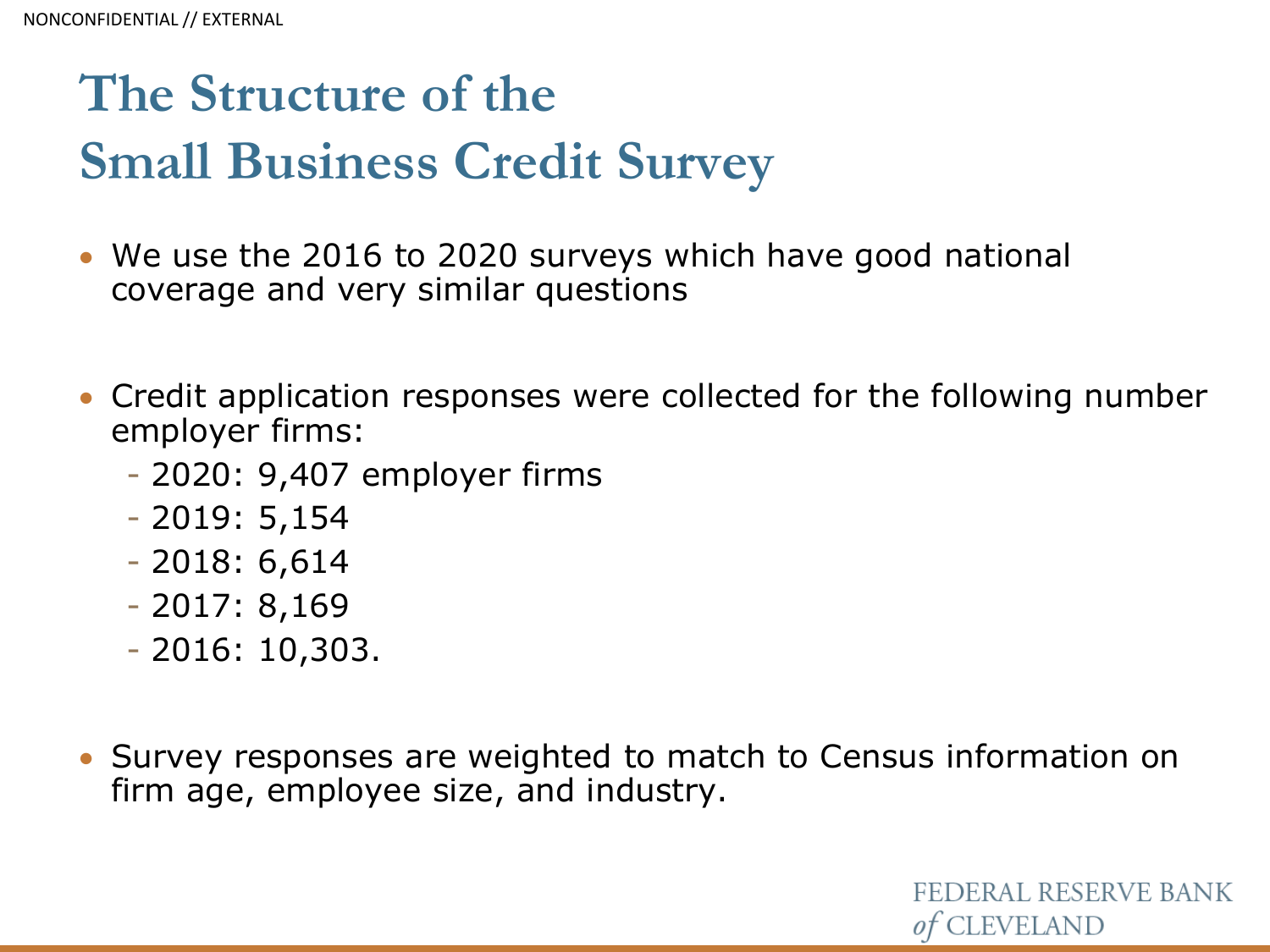### **Borrowing outcomes vary by the race of owner**

|                                                  | Race/ethnicity of ownership |              |       |               |          |              |
|--------------------------------------------------|-----------------------------|--------------|-------|---------------|----------|--------------|
|                                                  | White                       | <b>Black</b> | Asian | <b>Native</b> | Hispanic | <b>Total</b> |
|                                                  |                             |              |       |               |          |              |
| Pre-pandemic (2016-2019)                         | $\%$                        | $\%$         | $\%$  | $\%$          | $\%$     | $\%$         |
| Share that applied for financing, past 12 months |                             |              |       |               |          |              |
| No $(n=16,865)$                                  | 57.3                        | 49.9         | 62.9  | 50.4          | 50.9     | 57.4         |
| Yes $(n=14,238)$                                 | 42.7                        | 50.1         | 37.1  | 49.6          | 49.1     | 42.6         |
| Total $(n=31, 103)$                              | 100.0                       | 100.0        | 100.0 | 100.0         | 100.0    | 100.0        |
| Discouraged                                      |                             |              |       |               |          |              |
| No $(n=13.974)$                                  | 87.2                        | 65.5         | 81.0  | 82.1          | 75.4     | 85.5         |
| Yes $(n=2,187)$                                  | 12.8                        | 34.5         | 19.0  | 17.9          | 24.6     | 14.5         |
| Total $(n=16,161)$                               | 100.0                       | 100.0        | 100.0 | 100.0         | 100.0    | 100.0        |
| Financing received                               |                             |              |       |               |          |              |
| Denied $(n=1,882)$                               | 17.0                        | 34.8         | 20.4  | 29.4          | 27.6     | 18.4         |
| Approved $(n=8,934)$                             | 83.0                        | 65.2         | 79.6  | 70.6          | 72.4     | 81.6         |
| Total $(n=10,816)$                               | 100.0                       | 100.0        | 100.0 | 100.0         | 100.0    | 100.0        |
| Pandemic (2020)                                  |                             |              |       |               |          |              |
| Share that applied for financing, past 12 months |                             |              |       |               |          |              |
| No $(n=6,236)$                                   | 62.7                        | 54.5         | 64.5  | 60.1          | 61.3     | 62.7         |
| Yes $(n=4,059)$                                  | 37.3                        | 45.5         | 35.5  | 39.9          | 38.7     | 37.3         |
| Total $(n=10,295)$                               | 100.0                       | 100.0        | 100.0 | 100.0         | 100.0    | 100.0        |
| <b>Discouraged</b>                               |                             |              |       |               |          |              |
| No $(n=5,259)$                                   | 89.5                        | 65.7         | 81.1  | 85.5          | 80.6     | 87.8         |
| Yes $(n=886)$                                    | 10.5                        | 34.3         | 18.9  | 14.5          | 19.4     | 12.2         |
| Total $(n=6, 145)$                               | 100.0                       | 100.0        | 100.0 | 100.0         | 100.0    | 100.0        |
| Financing received                               |                             |              |       |               |          |              |
| Denied $(n=694)$                                 | 20.9                        | 43.7         | 18.4  | 15.0          | 38.5     | 22.2         |
| Approved $(n=2,014)$                             | 79.1                        | 56.3         | 81.6  | 85.0          | 61.5     | 77.8         |
| Total $(n=2,708)$                                | 100.0                       | 100.0        | 100.0 | 100.0         | 100.0    | 100.0        |
|                                                  |                             |              |       |               |          |              |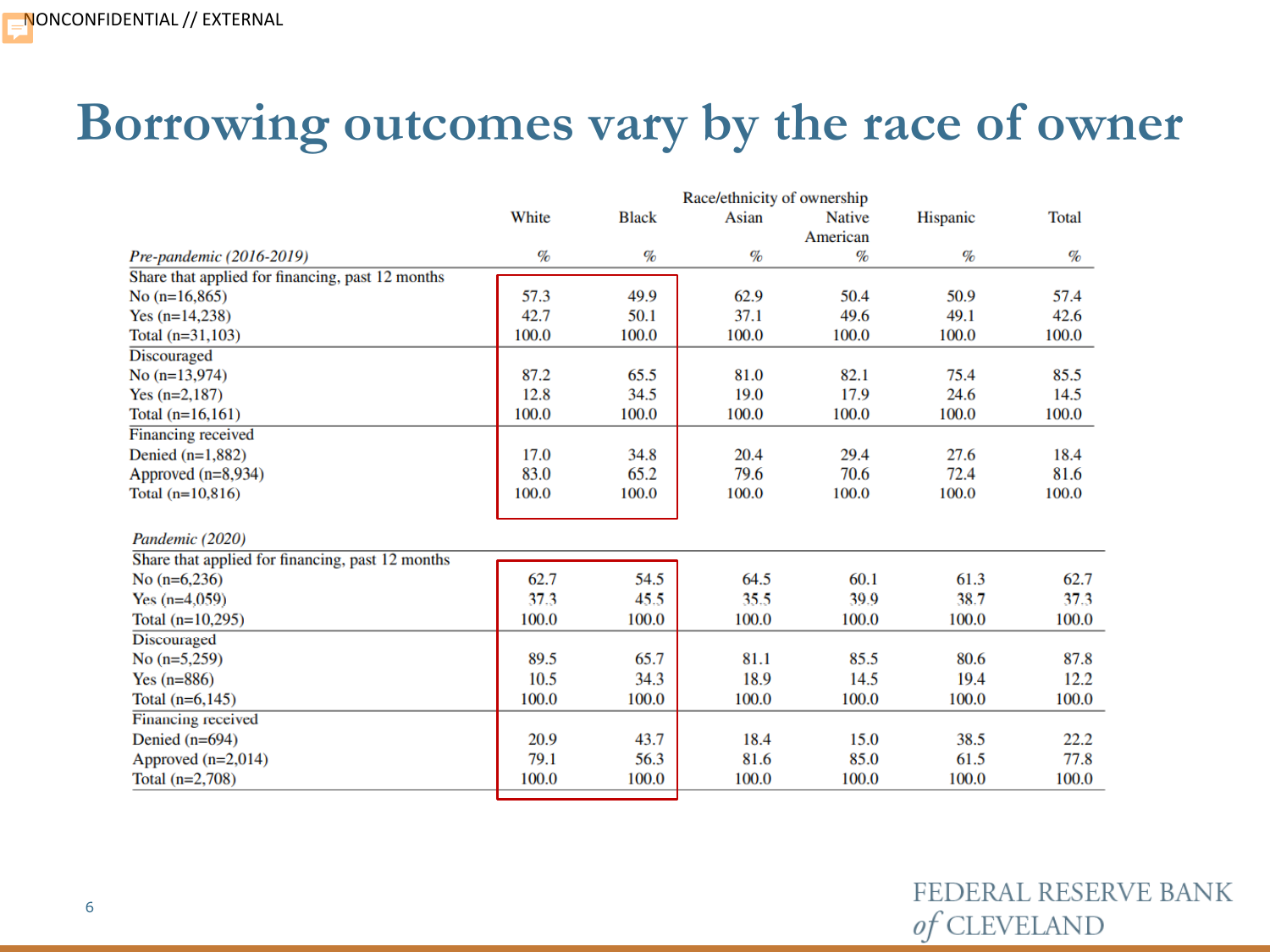### **But other firm characteristics vary by race, too**

|                     | White | Black | Asian | Native<br>American | Hispanic |
|---------------------|-------|-------|-------|--------------------|----------|
| Age                 |       |       |       |                    |          |
| 0-2 years           | 18.9  | 29.5  | 25.4  | 23.6               | 28.2     |
| 3-5 years           | 12.8  | 16.1  | 15.9  | 16.0               | 15.8     |
| 6-10 years          | 19.2  | 23.4  | 23.7  | 19.8               | 24.1     |
| 11-15 years         | 13.8  | 13.2  | 13.8  | 15.4               | 13.3     |
| 16-20 years         | 9.6   | 9.6   | 9.2   | 12.9               | 7.5      |
| $21 + \text{years}$ | 25.8  | 8.3   | 12.0  | 12.3               | 11.1     |
| Profitability       |       |       |       |                    |          |
| At a loss           | 23.5  | 37.4  | 27.4  | 31.6               | 27.7     |
| Broke even          | 18.9  | 20.7  | 18.4  | 23.1               | 20.1     |
| At a profit         | 57.6  | 41.9  | 54.2  | 45.3               | 52.2     |
| Credit score risk   |       |       |       |                    |          |
| Low risk            | 49.7  | 32.4  | 51.7  | 41.6               | 39.9     |
| Medium risk         | 14.5  | 29.9  | 17.2  | 23.4               | 25.8     |
| High risk           | 3.1   | 15.7  | 4.1   | 9.7                | 8.8      |
| Did not respond     | 32.7  | 22.0  | 27.1  | 25.3               | 25.5     |

Note: data in this table is 2016-2019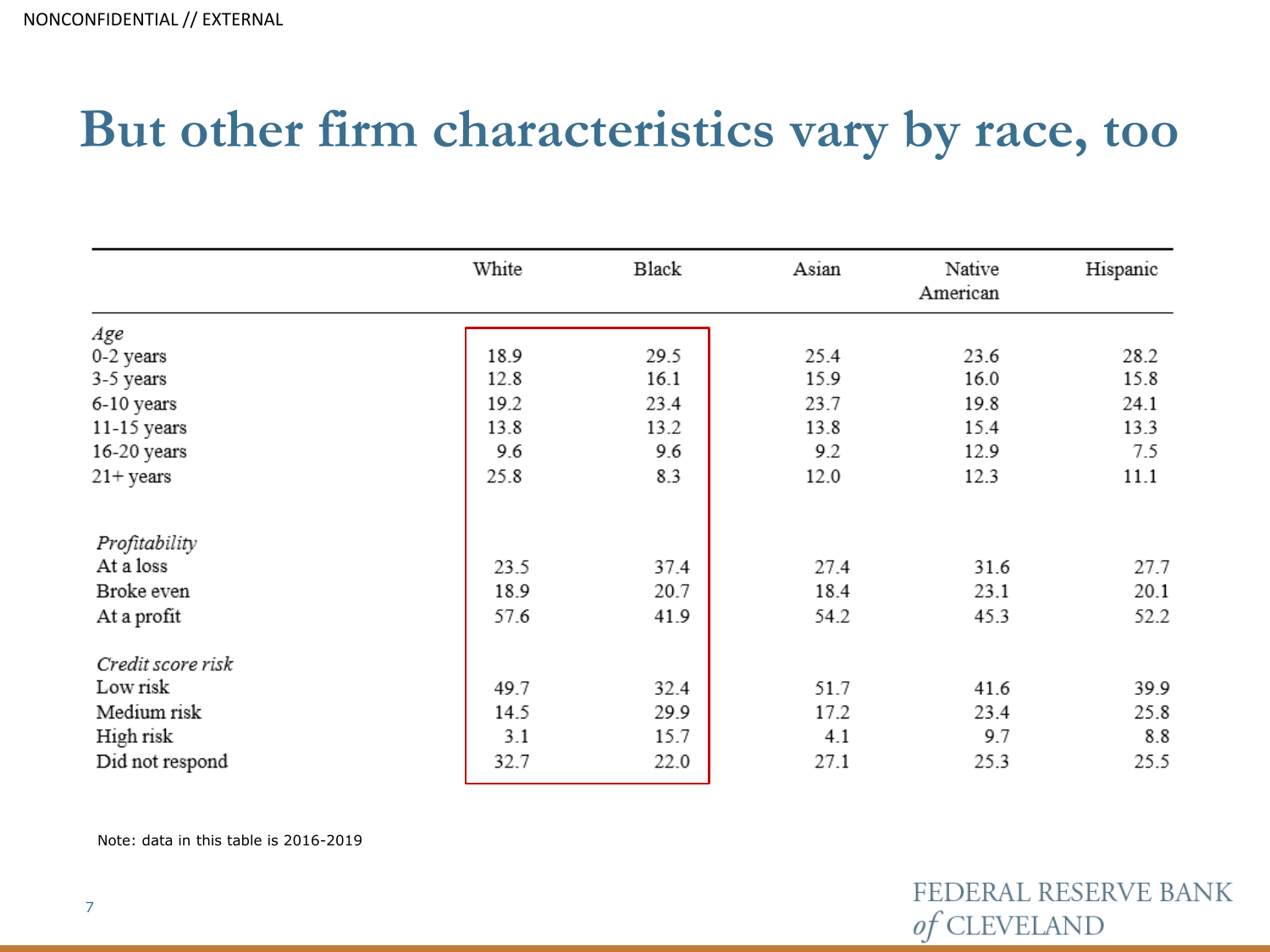#### **Model for small business credit outcomes**

- Binomial logit model(s) for:
	- **credit denial** for businesses that pursued a loan within past 12 months (at time of survey)
	- **"discouragement"** for businesses that did not apply for a loan within past 12 months (at time of survey) because they expected to be denied
- A function of
	- employment size, age of firm, industry, revenue, profitability, credit risk status
	- owner demographic variables
	- controls for changes in state unemployment rates to account for local economic conditions.
	- **Geographic models** add additional zip-code level LMI and racially concentrated indicators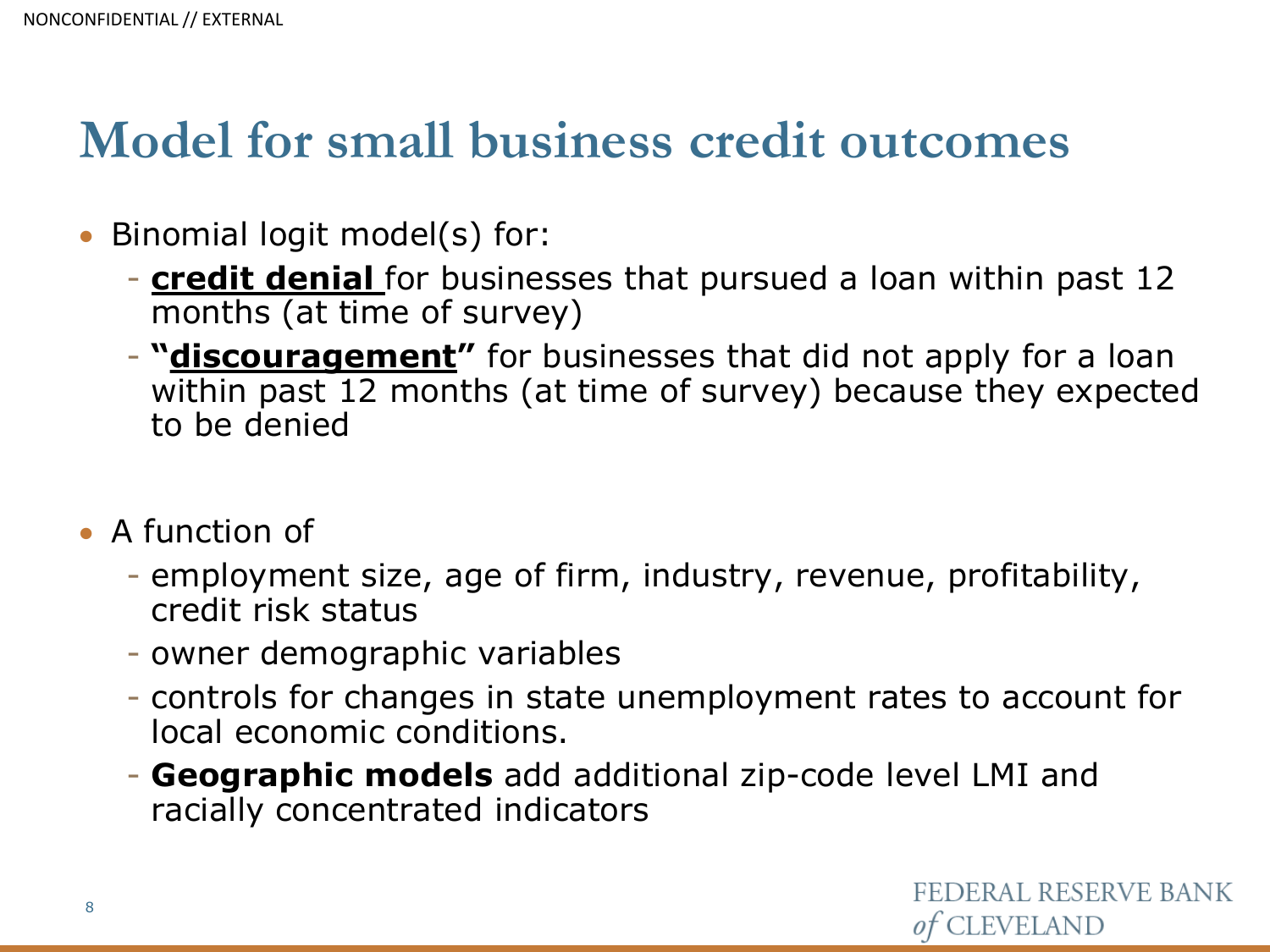## **Pre-pandemic Geographic Models of Credit**

|                            | Denials     |                |            |  |  |
|----------------------------|-------------|----------------|------------|--|--|
|                            | CRA Geo     | $+ Zip > 30\%$ | $+$ Race   |  |  |
| Metro. Low Inc             | 0.278       | 0.107          | 0.173      |  |  |
|                            | (0.237)     | (0.260)        | (0.239)    |  |  |
| Metro. Mod Inc.            | $-0.004$    | $-0.103$       | $-0.061$   |  |  |
|                            | (0.123)     | (0.136)        | (0.124)    |  |  |
| Metro. Middle Inc.         | 0.155       | 0.132          | 0.164      |  |  |
|                            | (0.100)     | (0.101)        | (0.100)    |  |  |
| Micro. Low-Mod             | $-0.173$    | $-0.214$       | $-0.166$   |  |  |
|                            | (0.575)     | (0.564)        | (0.579)    |  |  |
| Micro. Mid-High            | $-0.232$    | $-0.232$       | $-0.192$   |  |  |
|                            | (0.167)     | (0.168)        | (0.167)    |  |  |
| Rural Low-Mod              | $-0.109$    | $-0.152$       | $-0.076$   |  |  |
|                            | (0.567)     | (0.540)        | (0.570)    |  |  |
| Rural Mid-High             | $-0.584***$ | $-0.601***$    | $-0.539**$ |  |  |
|                            | (0.209)     | (0.211)        | (0.210)    |  |  |
| Change in <u>Unem</u> Rate | $-0.070$    | $-0.052$       | $-0.068$   |  |  |
|                            | (0.114)     | (0.114)        | (0.114)    |  |  |
| Hispanic Pop > 30%         |             | 0.155          |            |  |  |
|                            |             | (0.124)        |            |  |  |
| Black Pop $>30\%$          |             | 0.232          |            |  |  |
|                            |             | (0.145)        |            |  |  |
| Asian Pop > 30%            |             | $-0.102$       |            |  |  |
|                            |             | (0.254)        |            |  |  |
| Native Pop > 30%           |             | $-0.142$       |            |  |  |
|                            |             | (0.915)        |            |  |  |
| <b>Black</b>               |             |                | 0.903***   |  |  |
|                            |             |                | (0.111)    |  |  |
| Asian                      |             |                | 0.119      |  |  |
|                            |             |                | (0.173)    |  |  |
| Native Amer.               |             |                | 0.749**    |  |  |
|                            |             |                | (0.302)    |  |  |
| Hispanic                   |             |                | 0.548***   |  |  |
|                            |             |                | (0.143)    |  |  |
| Observations               | 10507       | 10406          | 10507      |  |  |
| Pseudo $R^2$               | 0.012       | 0.013          | 0.018      |  |  |
|                            |             |                |            |  |  |

• Approximate-CRA and racially concentrated geographies are not predictive of denial

#### • But race of owner matters

Note: Standard errors in parentheses

Results reported are for 2016-2019. Select variables shown. All models also include Census division, YoY change in state unemployment rate, and year indicator variables.

\* p < 0.10, \*\* p < 0.05, \*\*\* p < 0.01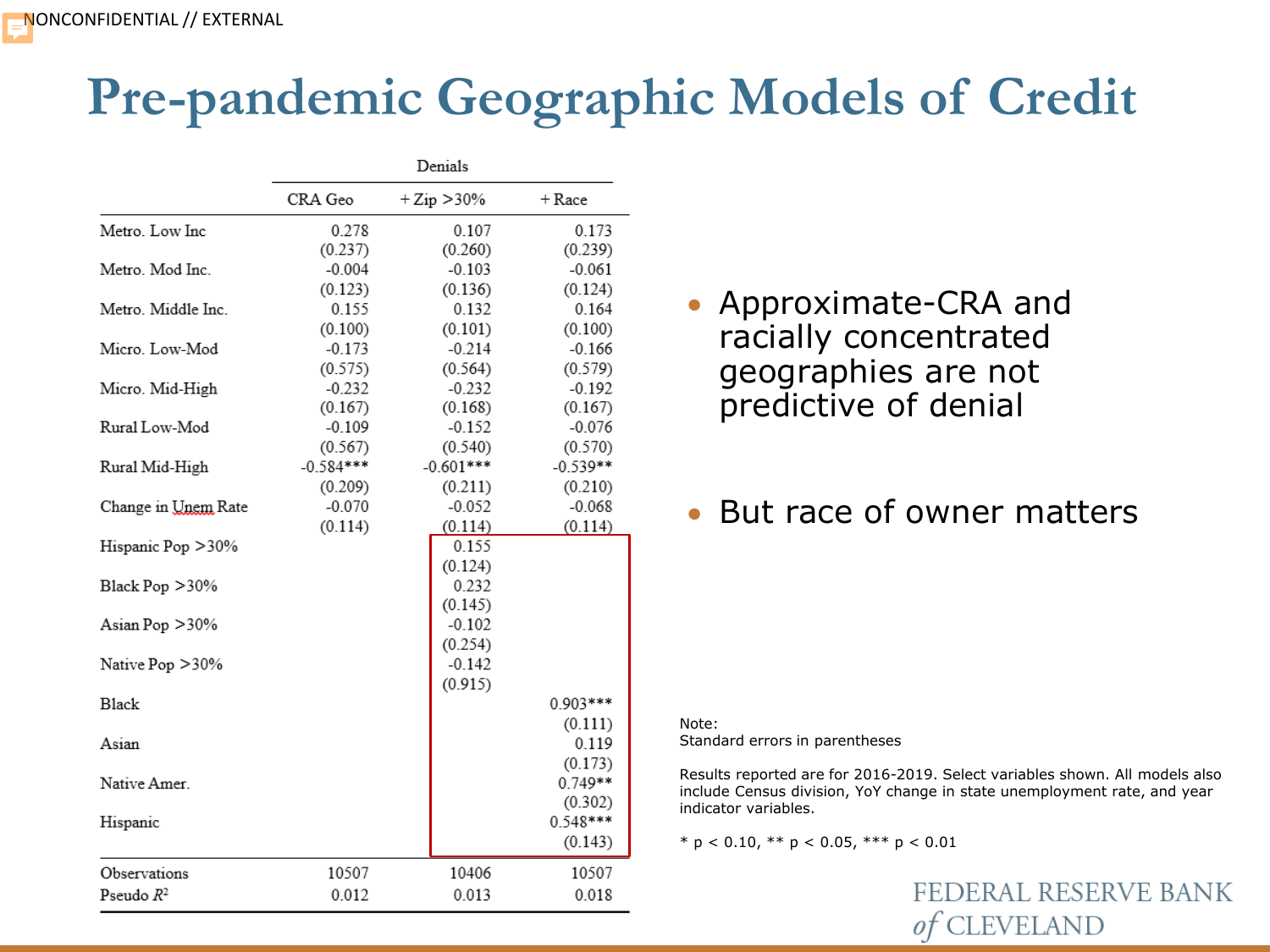## **Predicted probabilities of being denied credit**



Note: Predicted probabilities are relative to white-owned firms, 2016-2019. Probabilities are reported as average marginal effects.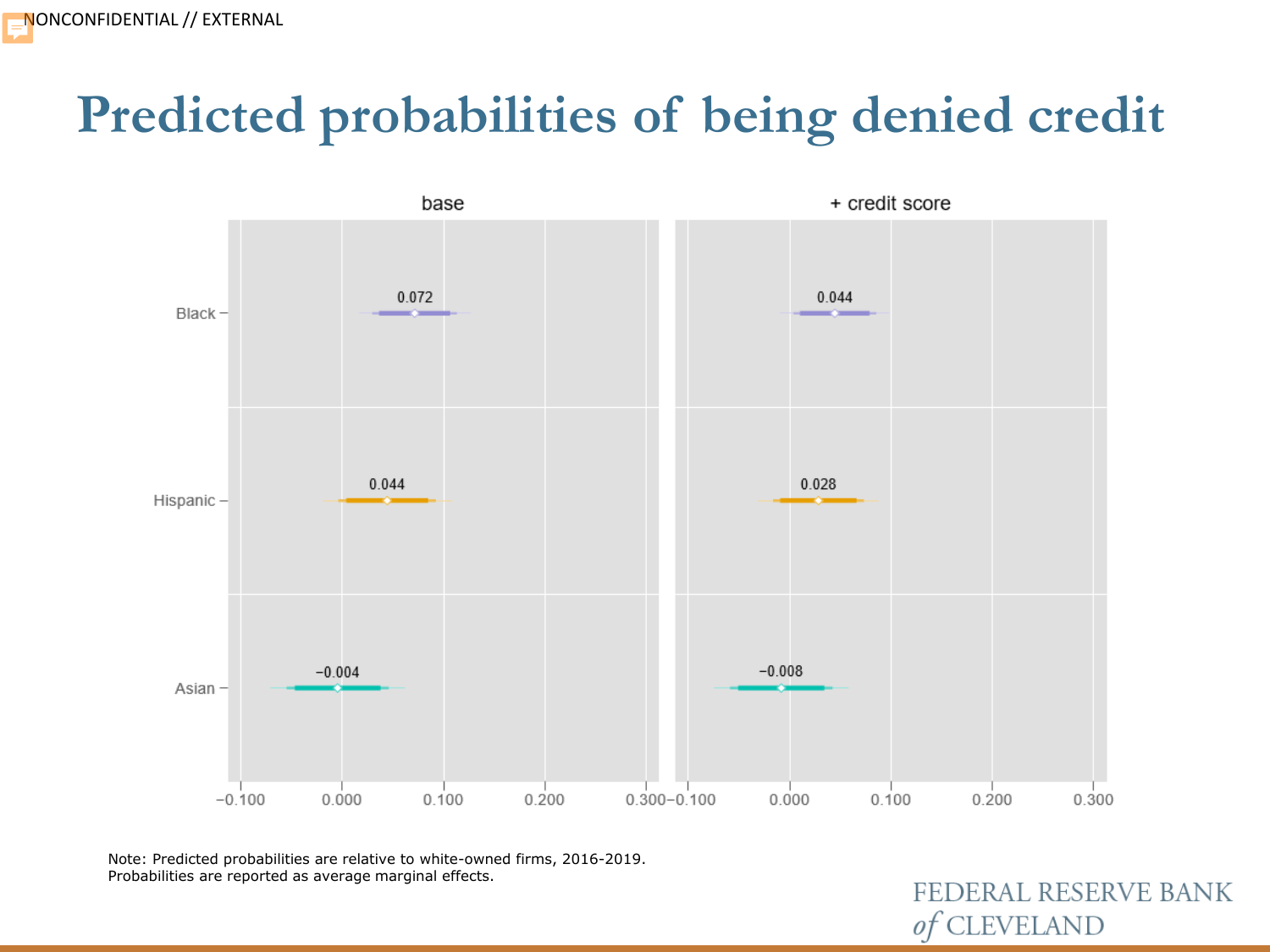#### **Credit denial, race, and fintech**



Note: Predicted probabilities of being denied for financing, 2016-2019, at an online relative to white-owned firms. Probabilities are reported as average marginal effects.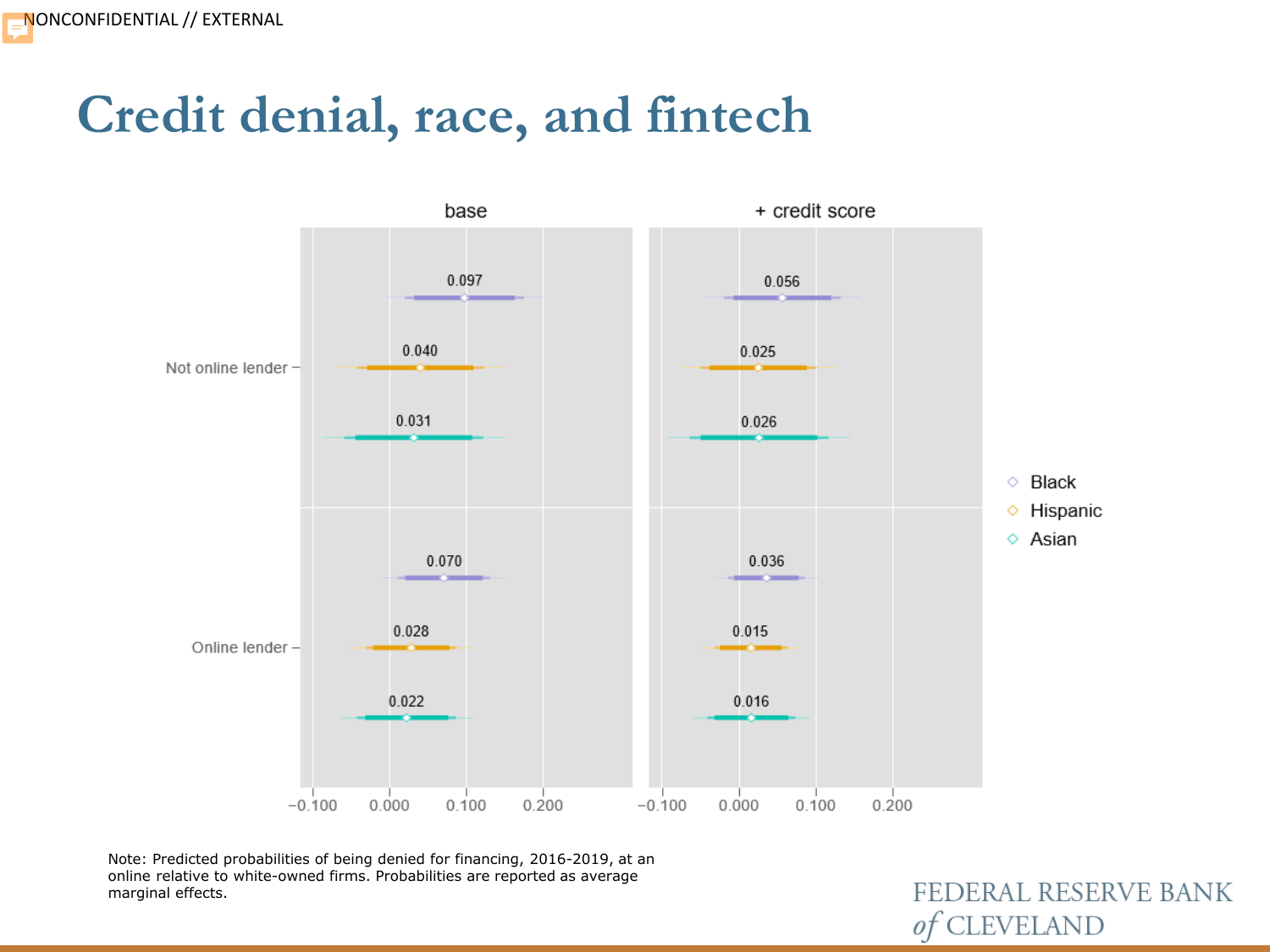### **PPP lending left many minority borrowers out**



Note: Predicted probabilities of being less than fully approved for PPP financing relative to white-owned firms, 2020. Probabilities are reported as average marginal effects.